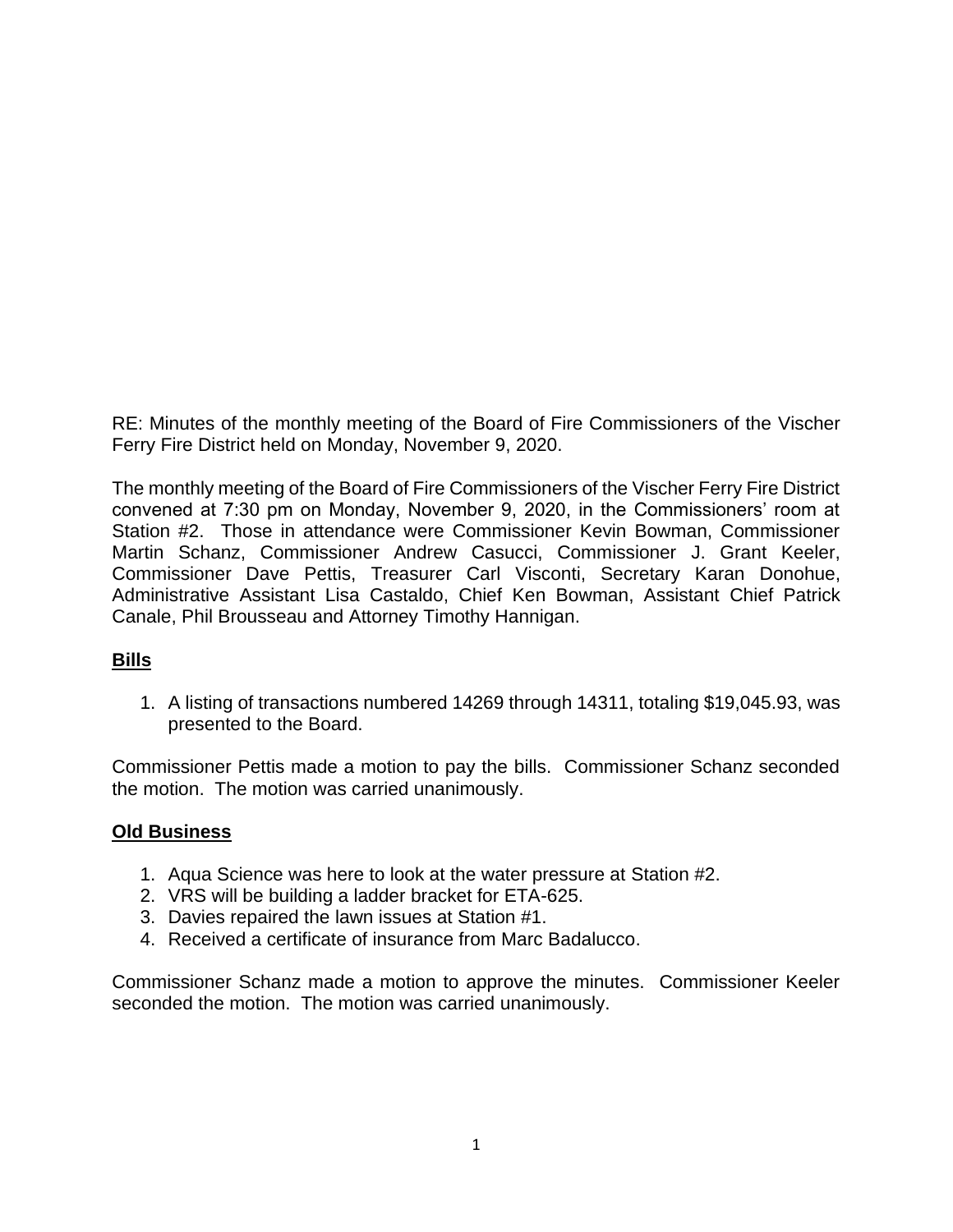# **Treasurer's Report**

Commissioner Keeler made a motion to accept the Treasurer's report. Commissioner Casucci seconded the motion. The motion was carried unanimously.

### **Chief's Report**

- 1. Commissioner Schanz made a motion for the following:
	- a. Ed Vargas to attend a live burn with Rexford at the training center on Monday, November 30<sup>th</sup>.
	- b. All firefighters to attend a live burn with West Crescent at the Colonie training center on Monday, November 30<sup>th</sup>.

Commissioner Pettis seconded the motion. The motion was carried unanimously.

- 2. Commissioner Schanz made a motion to purchase the following:
	- a. Six (6) leather boots from Garrison @ \$441.37 each for a total of \$2,648.22. This is under State Contract #PC67935. (Does not include S&H)
	- b. One (1) blow hard vent fan from FIELD FIRE for \$85. This is a budgeted item.
	- c. Reimburse Jay Honsinger for \$85 for Structural Firefighters gloves, which he purchased himself.
	- d. Two (2) multi gas meters from Strategic Safety Dynamics for \$2,304.93. This is a budgeted item.

Commissioner Pettis seconded the motion. The motion was carried unanimously.

- 3. Commissioner Schanz made a motion to approve the following:
	- a. Necessary apparatus for Santa detail on Saturday, December 12<sup>th</sup>.
	- b. ETA-625 to go to the Saratoga County training tower on Monday, November 30th for a drill.

### **Administrator's Report**

No report

### **Administrator's Assistant Report**

Report is attached to the minutes.

### **New Business**

- 1. Received a petition for Commissioner from Grant Keeler for the Commissioners' election on December 8th.
- 2. Received a letter of credit from TD Bank.
- 3. Received from UBS:
	- a. Client statement for October 2020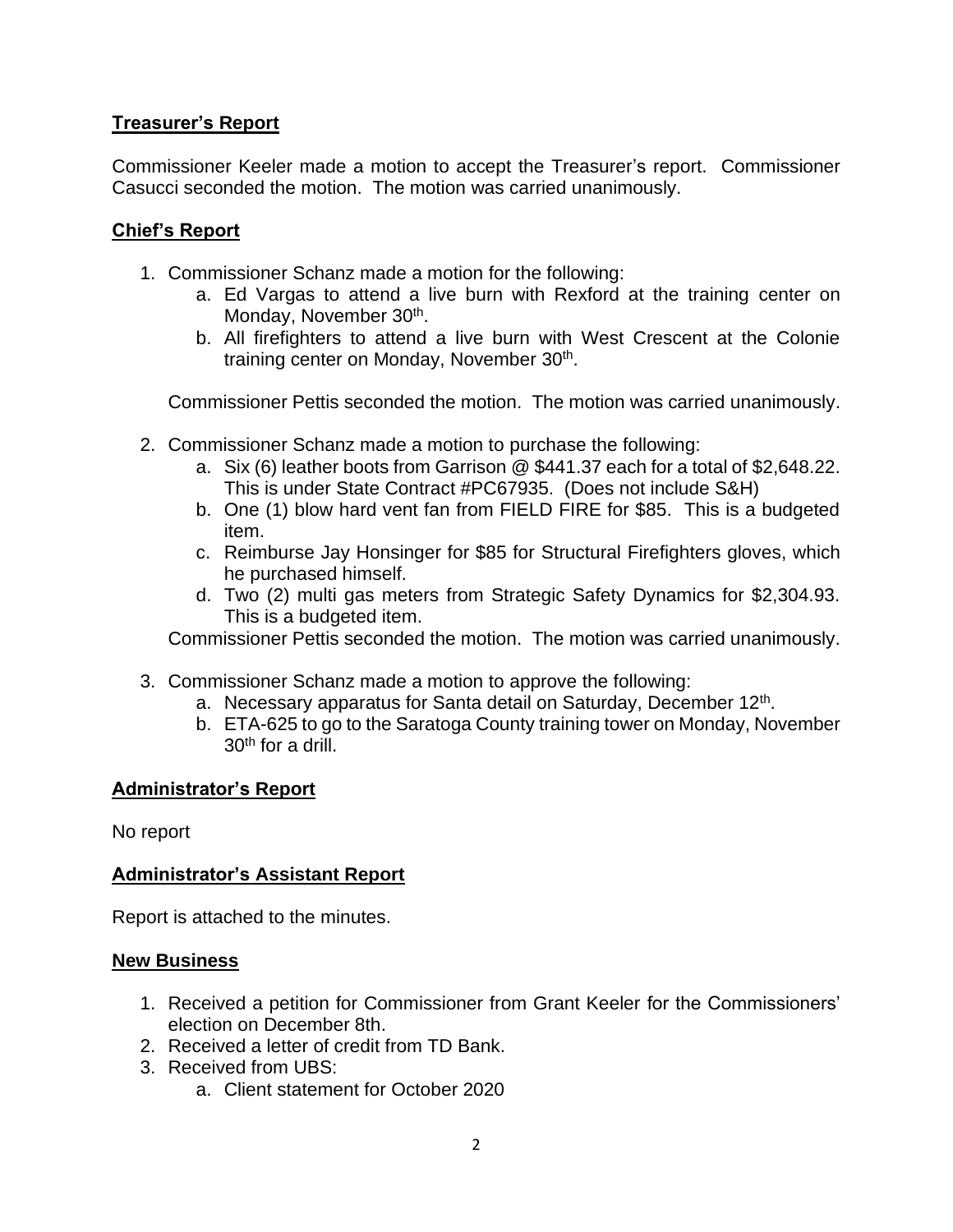- b. Confirmation for third parties to view our account
- 4. Received information from Fire Fly LLC.

#### **Miscellaneous**

- 1. The new compressor for Station #2 will be located in the existing place. The compressor at Station #1 will be located with the portable pumps and will need to be plumbed.
- 2. There was discussion on the new Station #3:
	- a. More parking is needed
	- b. There will be a public information meeting on Monday, November 30<sup>th</sup> at 7:30 at Station #3.
	- c. Bond the first year will be a debt payment
	- d. We will need a permissive referendum to take money (up to \$150,000) for design, preliminary planning, etc. from the Building and Reserve Fund.
	- e. Use the Bank of Greene County for bonding.
	- f. Commissioner Schanz moved and Commissioner Pettis seconded a resolution for authorizing the bonding of the new Station #3 project.

The Secretary called the roll:

| Commissioner Bowman, Chairman | ves |
|-------------------------------|-----|
| <b>Commissioner Schanz</b>    | yes |
| <b>Commissioner Casucci</b>   | yes |
| <b>Commissioner Keeler</b>    | yes |
| <b>Commissioner Pettis</b>    |     |

The resolution was adopted.

g. Commissioner Casucci moved and Commissioner Schanz seconded a resolution of Type II Action Negative Declaration Under SEQRA for the new Station #3 project.

The Secretary called the roll:

| Commissioner Bowman, Chairman | ves |
|-------------------------------|-----|
| <b>Commissioner Schanz</b>    | yes |
| <b>Commissioner Casucci</b>   | yes |
| <b>Commissioner Keeler</b>    | ves |